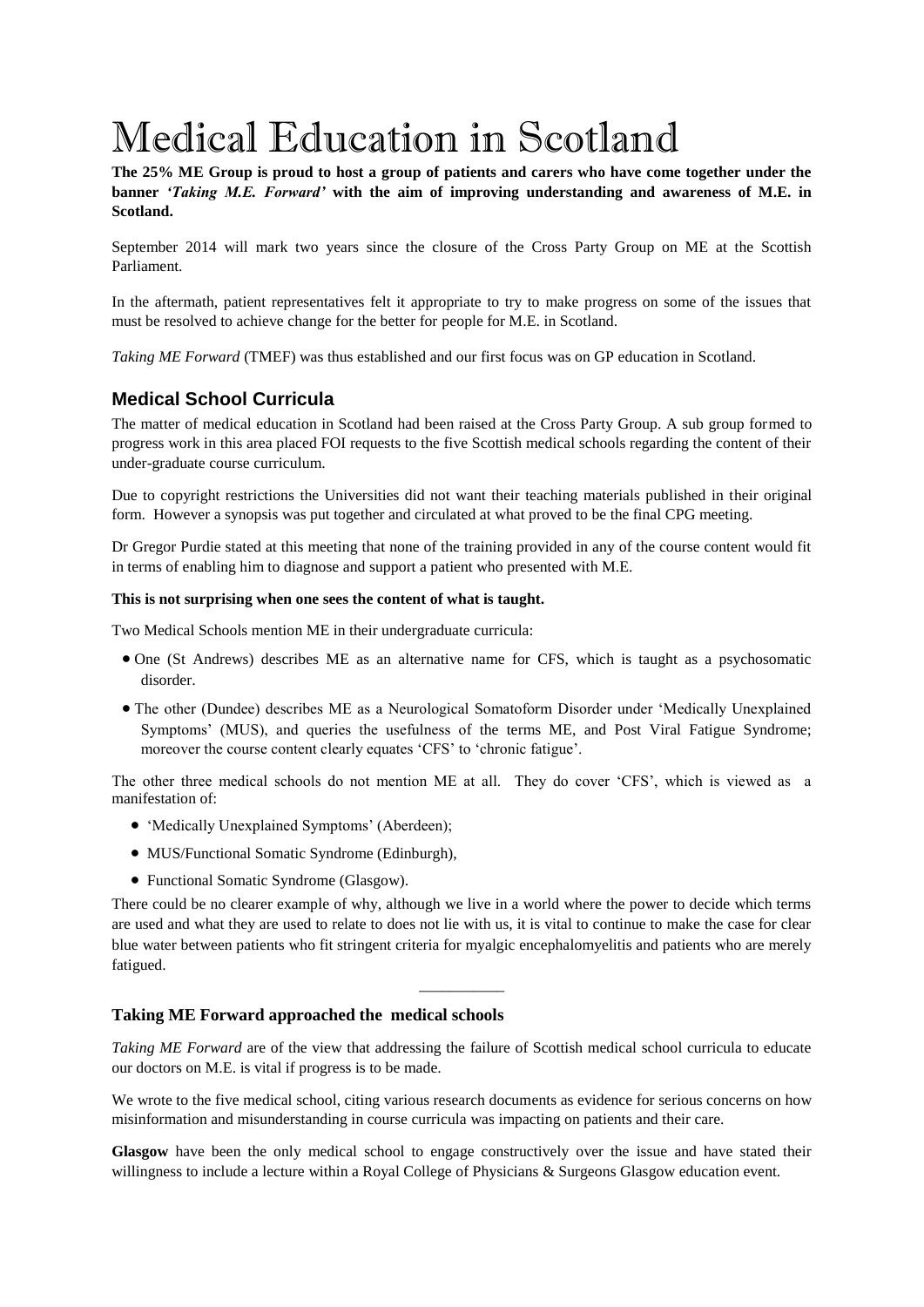**Aberdeen** initially responded to a reminder with the message: "Medical schools receive frequent approaches from special interest and lobbying groups who believe that their own topic should have priority. Your particular point of view will be considered."

TMEF replied that we are not a lobbying group and are not seeking any priority, and briefly reiterated the case as to why their undergraduate curriculum is seriously flawed.

A further response from Aberdeen was received: "to indicate that we are taking the views of ME Forward seriously. I will ask my Teaching & Learning team to consider the question once more to see whereabouts in our course we cover the disorder. Any recommendation for change would be taken to our Curriculum Steering Group. In considering the issue further perhaps you can give a me a few examples from other Medical Schools of their teaching on the subject?"

Having explained that there are copyright and intellectual property right restrictions on sharing such information, TMEF cited some possible examples of what student doctors might usefully be made aware of:

*Myalgic encephalomyelitis/chronic fatigue syndrome and encephalomyelitis disseminata/multiple sclerosis show remarkable levels of similarity in phenomenology and neuroimmune characteristics* Morris &Maes BMC Medicine 2013, 11:205

*Acute enterovirus infection followed by myalgic encephalomyelitis/chronic fatigue syndrome (ME/CFS) and viral persistence* 

Chia et al. Journal of Clinical Pathology, first published on line 14 October 2009

*Discriminative Validity of Metabolic and Workload Measurements to Identify Individuals With Chronic Fatigue Syndrome*

Snell et al. Journal of the American Physical Therapy Association Vol 93 Nov 2013 pgs 1484-1492

*Chronic Fatigue Syndrome/Myalgic Encephalomyelitis and Parallels with Autoimmune Disorders* Brenu et al. Chapter 10 in 'Genes and Autoimmunity - Intracellular Signaling and Microbiome Contribution' Edited by [SpaskaAngelovaStanilova,](http://www.intechopen.com/books/editor/genes-and-autoimmunity-intracellular-signaling-and-microbiome-contribution) ISBN 978-953-51-1028 Publisher: InTech, March 13, 2013

*Lower frequency of IL-17F sequence variant (His161Arg) in chronic fatigue syndrome patients* Metzger et al. 2008 Biochemical and Biophysical Research Communications Nov 7;376(1):231-3.

This met with the rather baffling reply: "I am sorry you feel unable to send any responses from other schools given that we share information between schools on our courses all the time. As I have said we will review what we teach on the subjects at our Curriculum Review committees and if we feel changes are needed will implement them. Thank you for drawing this issue to our notice."

**Dundee** responded to the alert about their course content with a "reassurance" that: "We are continually reviewing our curriculum and its content with input from subject specialists to ensure the programme meets the requirements of Tomorrows Doctors 2009, is up to date, reflects changes in healthcare and advances in understanding of medical conditions and teaches an evidence based approaches to their management. I hope therefore that you are reassured that ME will be considered when and where appropriate as part of this ongoing review."

TMEF replied that in view of the description provided "The Dundee University MBChB course should, therefore include medical facts concerning the proven multi-system pathophysiological nature of neurological G93.3 myalgic encephalomyelitis; the fact that it does not requires to be urgently addressed."

*\_\_\_\_\_\_\_\_\_\_\_*

Silence from Dundee since.

Neither **Edinburgh** nor **St Andrews** responded at all.